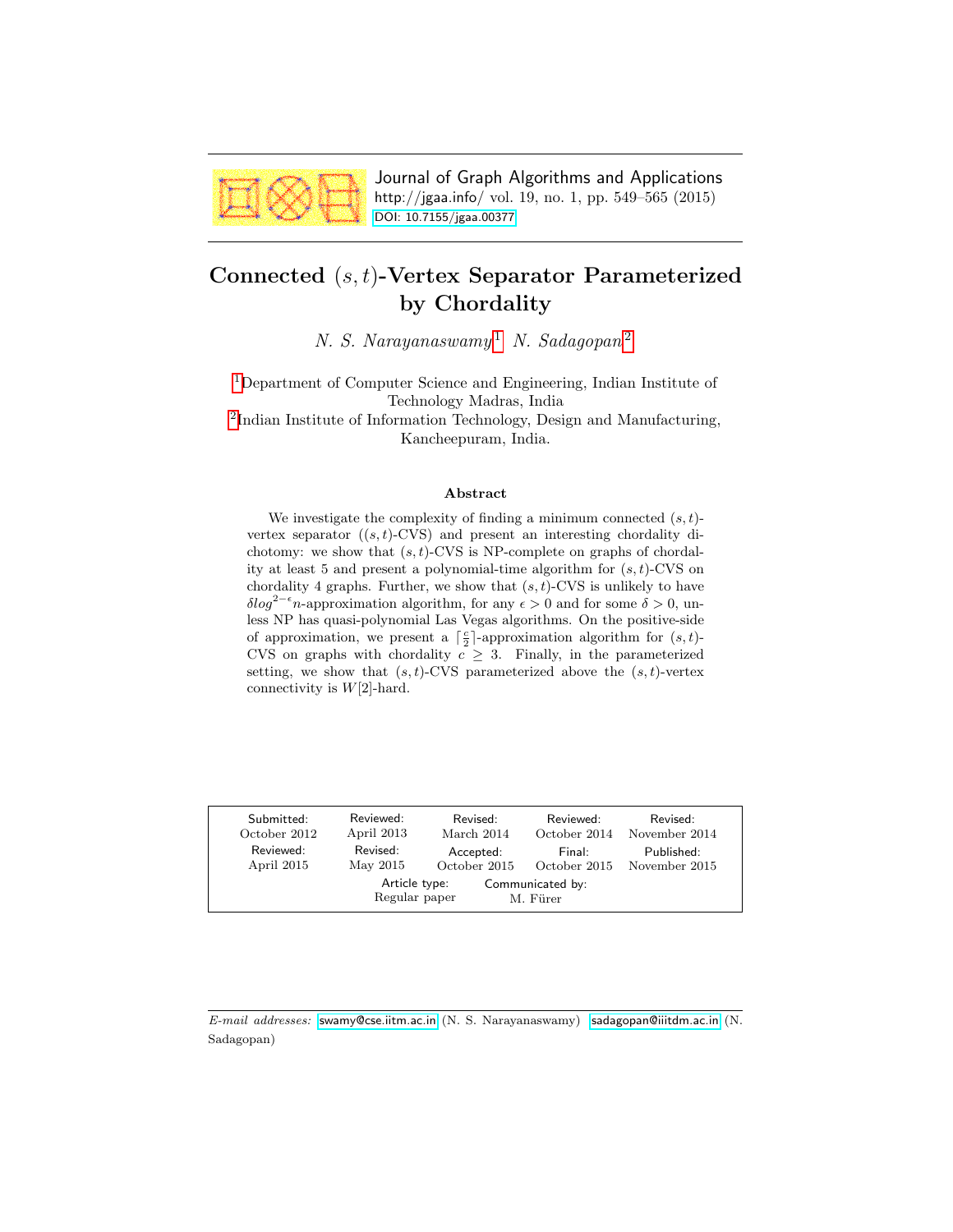# 1 Introduction

The vertex or edge connectivity of a graph and the corresponding separators are of fundamental interest in Computer Science and Graph Theory. For a connected graph, a vertex separator is a subset of vertices whose removal disconnects the graph into two or more connected components and the vertex connectivity refers to the size of a minimum vertex separator. Many kinds of vertex separators, stable vertex separators [\[1\]](#page-15-0), clique vertex separators [\[18\]](#page-16-0), con-strained vertex separators [\[13\]](#page-16-1), and  $\alpha$ -balanced separators [13] are of interest to the research community.

As far as complexity results are concerned, finding a minimum vertex separator and a clique vertex separator are polynomial-time solvable, whereas, finding a stable vertex separator and other constrained separators reported in [\[13\]](#page-16-1) are NP-hard. This shows that imposing an appropriate constraint on the wellstudied vertex separator problem makes the problem NP-hard. Interestingly, constrained vertex separators have received much attention in parameterized complexity as well [\[13,](#page-16-1) [12\]](#page-16-2). In particular, Marx et al. in [\[13\]](#page-16-1) considered the parameterized complexity of constrained separators satisfying some hereditary properties, for example, clique separators and stable separators. It is shown in [\[13\]](#page-16-1) that the above problems have an algorithm whose running time is  $f(k) \cdot n^{O(1)}$ , where k is the size of a constrained separator. Algorithms of this nature are popularly known as fixed-parameter tractable algorithms (FPT) with parameter as the solution size [\[15\]](#page-16-3). Subsequently, in [\[14\]](#page-16-4), Marx et al. looked at the computational problem of finding a minimum  $(s, t)$ -vertex separator  $((s, t)$ -CVS) satisfying some non-hereditary property, like connectedness. Interestingly, in [\[14\]](#page-16-4) it is shown that  $(s, t)$ -CVS is in FPT.

When a computational problem is known to be NP-complete, it is natural to look at the complexity of the same in special graph classes such as chordal graphs,  $P_5$ -free graphs, planar graphs, etc. Well known problems such as maximum clique, maximum independent set, and minimum vertex cover have polynomialtime algorithms restricted to chordal graphs which are NP-complete in general graphs. Recent breakthrough due to Lokshtanov et al. [\[10\]](#page-15-1) reveals that maximum independent set problem in  $P_5$ -free graphs is polynomial time. Essentially, classical problems which are known to be NP-complete in general graphs have nice polynomial-time algorithms when the input is restricted to graphs with forbidden subgraphs. Moreover, this line of research has received a significant attention in the past as it helps to identify the gap between the NP-Hardness and the polynomial-time solvable input instances. Having highlighted the importance of special graph classes, in this paper, we investigate the complexity of  $(s, t)$ -CVS in chordal graphs (graphs with no induced cycle of length at least 3) and its super classes. It is a well-known fact that in chordal graphs every minimal vertex separator is a clique [\[7\]](#page-15-2). It is clear that  $(s, t)$ -CVS is trivially solvable in chordal graphs. It is now natural to study  $(s, t)$ -CVS on graphs of higher chordality. A graph is said to have chordality  $c$  ( $c > 3$ ), if it does not contain any induced cycle of length at least  $c+1$ . To the best of our knowledge the complexity of  $(s, t)$ -CVS in graphs of higher chordality (henceforth, chordality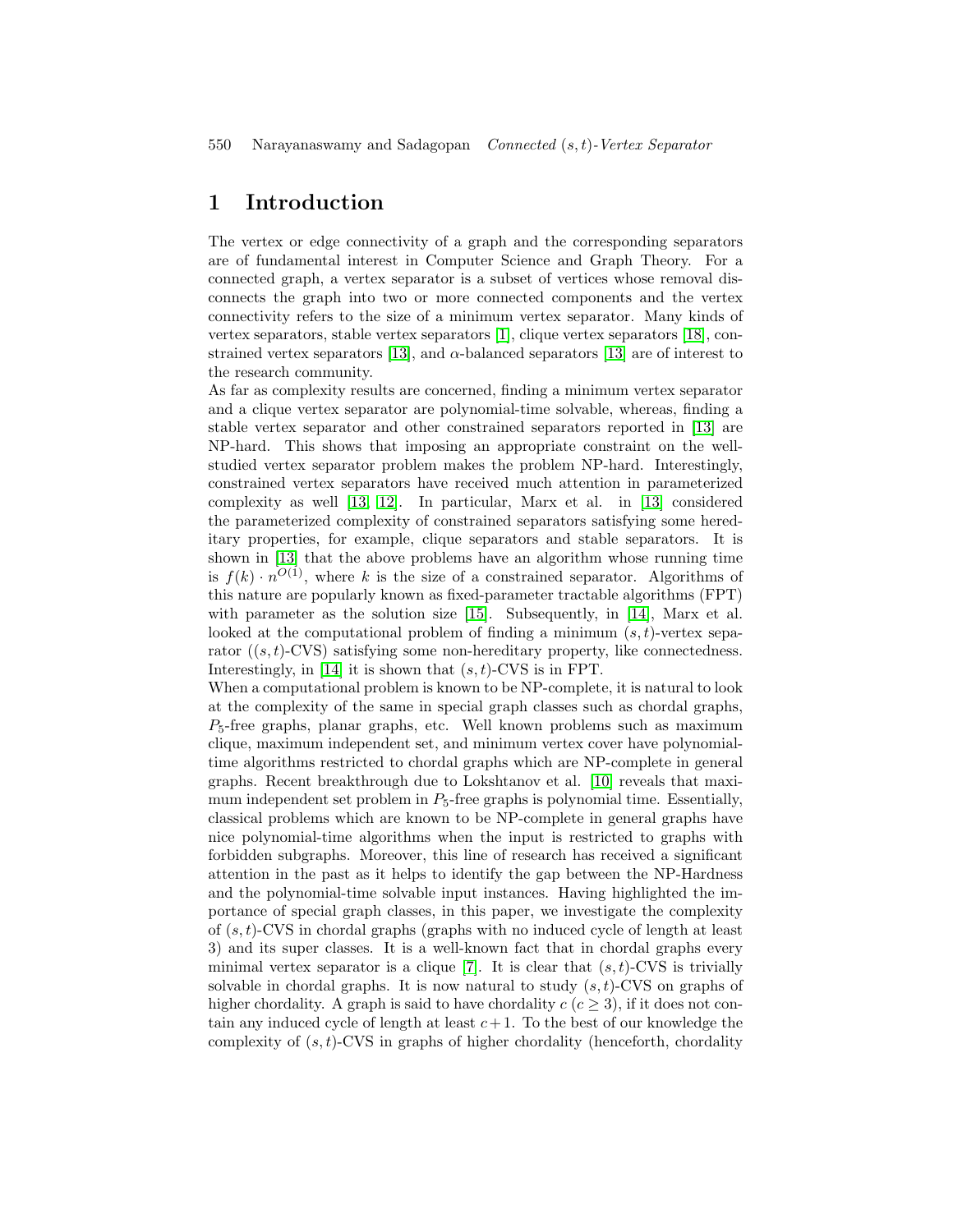c graphs) is open. With these motivations, in this paper, we focus our attention on the computational complexity of minimum connected  $(s, t)$ -vertex separator in chordality c graphs.

**Remark:** The  $(s, t)$ -CVS can also be motivated from the theory of graph minors. We observe that there is an equivalence between the computational problems of finding a minimum connected  $(s, t)$ -vertex separator and a minimum set of edges whose contraction reduces the  $(s, t)$ -vertex connectivity to one. It is important to note that the analogous computational problem of reducing the  $(s, t)$ -edge connectivity to zero by a minimum number of edge deletions is polynomial-time solvable, because this is computationally equivalent to finding a minimum  $(s, t)$ -cut and deleting all edges in it.

Our Results: In this paper, we consider connected undirected unweighted noncomplete simple graphs. For a graph  $G$ , let  $(s, t)$  denote a fixed non-adjacent pair of vertices in G. Throughout this paper, when we refer to edge contraction, we do not contract edges incident on  $s$  and edges incident on  $t$ .

- 1. As mentioned in the introduction, on chordal graphs every minimal vertex separator is a clique and therefore the  $(s, t)$ -CVS is immediately guaranteed in chordal graphs. Further, finding a minimum  $(s, t)$ -CVS in chordal graphs is equivalent to finding a minimum vertex separator which is polynomial-time solvable [\[7\]](#page-15-2). We show that deciding  $(s, t)$ -CVS is NPcomplete on graphs of chordality 5 and on chordality 4 graphs  $(s, t)$ -CVS is polynomial-time solvable. This result is due to a very interesting structural property of minimal vertex separators in chordality 4 graphs and it says that every minimal vertex separator  $S$  is either connected or there exist two vertices  $u$  and  $v$  such that both  $u$  and  $v$  have a neighbour to each connected component of S in G.
- 2. As far as approximation algorithms are concerned, we present two results. We first present a  $\lceil \frac{c}{2} \rceil$ -approximation algorithm for  $(s, t)$ -CVS on graphs with chordality  $c \geq 3$ . We then establish an approximation preserving polynomial-time reduction from the Group Steiner Tree [\[9,](#page-15-3) [6\]](#page-15-4) to  $(s, t)$ -CVS. Consequently, it follows that there is no polynomial-time approximation algorithm with approximation factor  $\delta \log^{2-\epsilon} n$  for some  $\delta > 0$ and for any  $\epsilon > 0$ , unless NP has quasi-polynomial Las Vegas algorithms.
- 3. Our final result is from parameterized complexity theory. As mentioned before Marx et al. [\[14\]](#page-16-4) have shown that  $(s, t)$ -CVS is in FPT with parameter as the size of the connected vertex separator. Since an important lower bound for  $(s, t)$ -CVS is the  $(s, t)$ -vertex connectivity itself. It is now natural to consider the following parameterization: the size of a  $(s, t)$ -CVS minus the  $(s, t)$ -vertex connectivity. This type of parameterization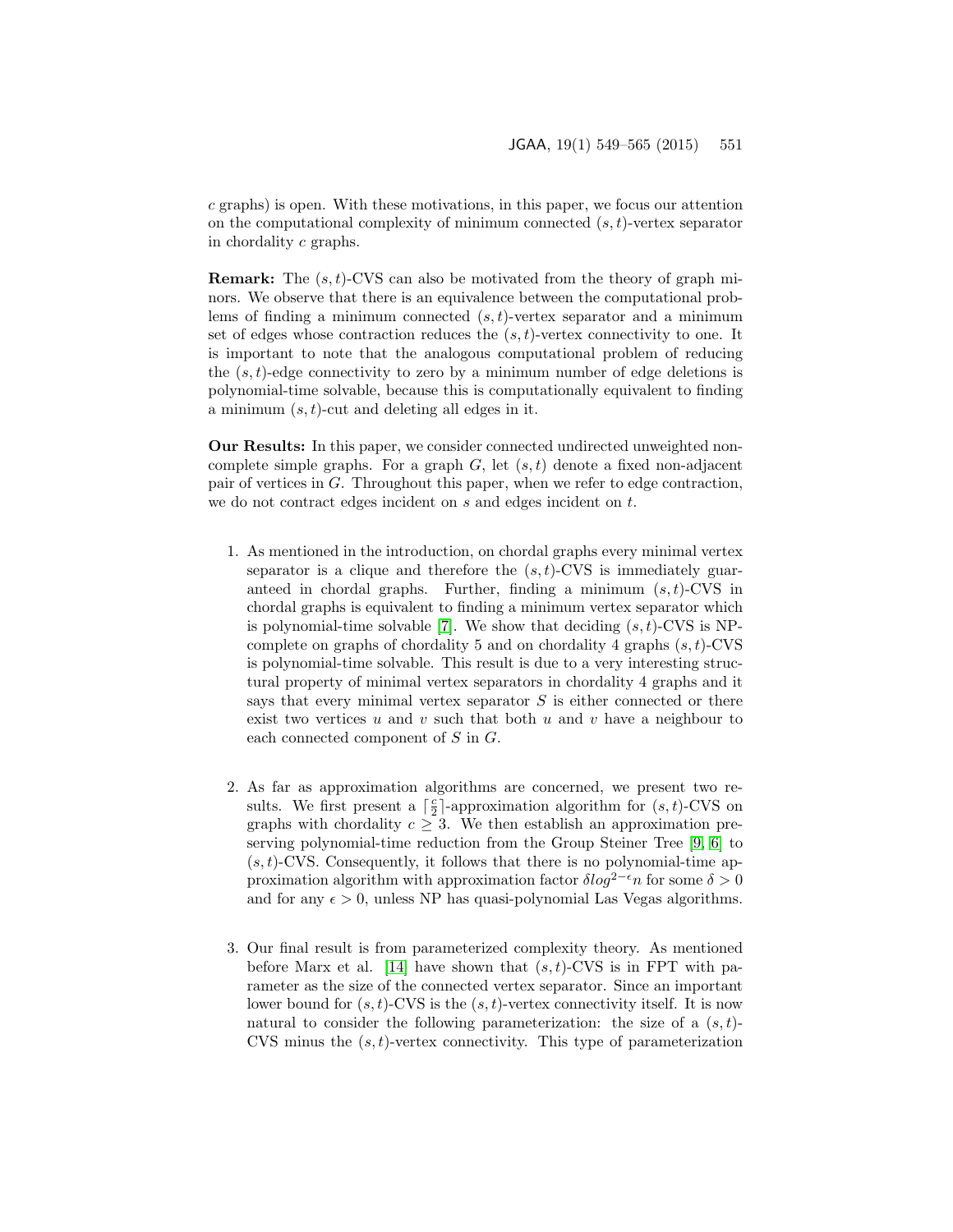is known as the above guarantee parameterization [\[11,](#page-15-5) [8\]](#page-15-6). We show that  $(s, t)$ -CVS parameterized above the  $(s, t)$ -vertex connectivity is unlikely to be fixed-parameter tractable under the standard parameterized complexity assumption, and in the terminology of parameterized hardness theory, it is hard for the complexity class  $W[2]$  in the W-hierarchy.

**Graph Preliminaries:** Notation and definitions are as per [\[7,](#page-15-2) [16\]](#page-16-5). Let  $G =$  $(V, E)$  be a connected undirected unweighted simple graph where  $V(G)$  is the set of vertices and  $E(G)$  is the set of edges. For  $S \subset V(G)$ ,  $G[S]$  denote the graph induced on the set S and  $G \setminus S$  is the induced graph on the vertex set  $V(G) \setminus S$ . A vertex separator  $S \subset V(G)$  is called a  $(s, t)$ -vertex separator if in  $G \setminus S$ , s and t are in two different connected components and S is minimal if no proper subset of it is a  $(s, t)$ -vertex separator. A minimum  $(s, t)$ -vertex separator is a minimal  $(s, t)$ -vertex separator of least size. The  $(s, t)$ -vertex connectivity denote the size of a minimum  $(s, t)$ -vertex separator. A connected  $(s, t)$ -vertex separator S is a  $(s, t)$ -vertex separator such that  $G[S]$ is connected and such a set S of least size is a minimum connected  $(s, t)$ -vertex separator. For a minimal  $(s, t)$ -vertex separator S, let  $C_s$  and  $C_t$  denote the connected components of  $G \setminus S$  such that s is in  $C_s$  and t is in  $C_t$ . We let  $G \cdot e$  denote the graph obtained by contracting the edge  $e = \{u, v\}$  in G such that  $V(G \cdot e) = V(G) \setminus \{u, v\} \cup \{z_{uv}\}\$ and  $E(G \cdot e) = \{\{z_{uv}, x\} \mid \{u, x\}\$  or  $\{v, x\} \in E(G) \cup \{\{x, y\} \mid \{x, y\} \in E(G) \text{ and } x \neq u, y \neq v\}.$  A graph is said to have chordality c, if it contains no induced cycle of length at least  $c + 1$ . i.e., every cycle C of length at least  $c + 1$  in G has a chord (an edge joining a pair of non-consecutive vertices in  $C$ ).

**Roadmap:** In Section [2,](#page-3-0) we analyze the complexity of  $(s, t)$ -CVS on chordality c graphs and present our dichotomy result. We then present an approximation algorithm with approximation ratio as a function of chordality of the graph. In Section [3,](#page-11-0) we present a classical and an approximation hardness for  $(s, t)$ -CVS. We conclude Section [3](#page-11-0) by presenting a parameterized hardness for the above guarantee  $(s, t)$ -CVS.

# <span id="page-3-0"></span>2 Complexity of  $(s, t)$ -CVS on Chordality  $c$  graphs

The objective of this section is to look at the complexity of  $(s, t)$ -CVS with chordality as the parameter. Towards this end, we show that  $(s, t)$ -CVS is NPcomplete on chordality 5 graphs and we present a polynomial-time algorithm for  $(s, t)$ -CVS on chordality 4 graphs. We conclude this section with a  $\lceil \frac{c}{2} \rceil$ approximation algorithm for  $(s, t)$ -CVS on graphs of chordality  $c \geq 3$ . In our reduction, we choose Steiner tree problem as the candidate problem and it is defined as follows;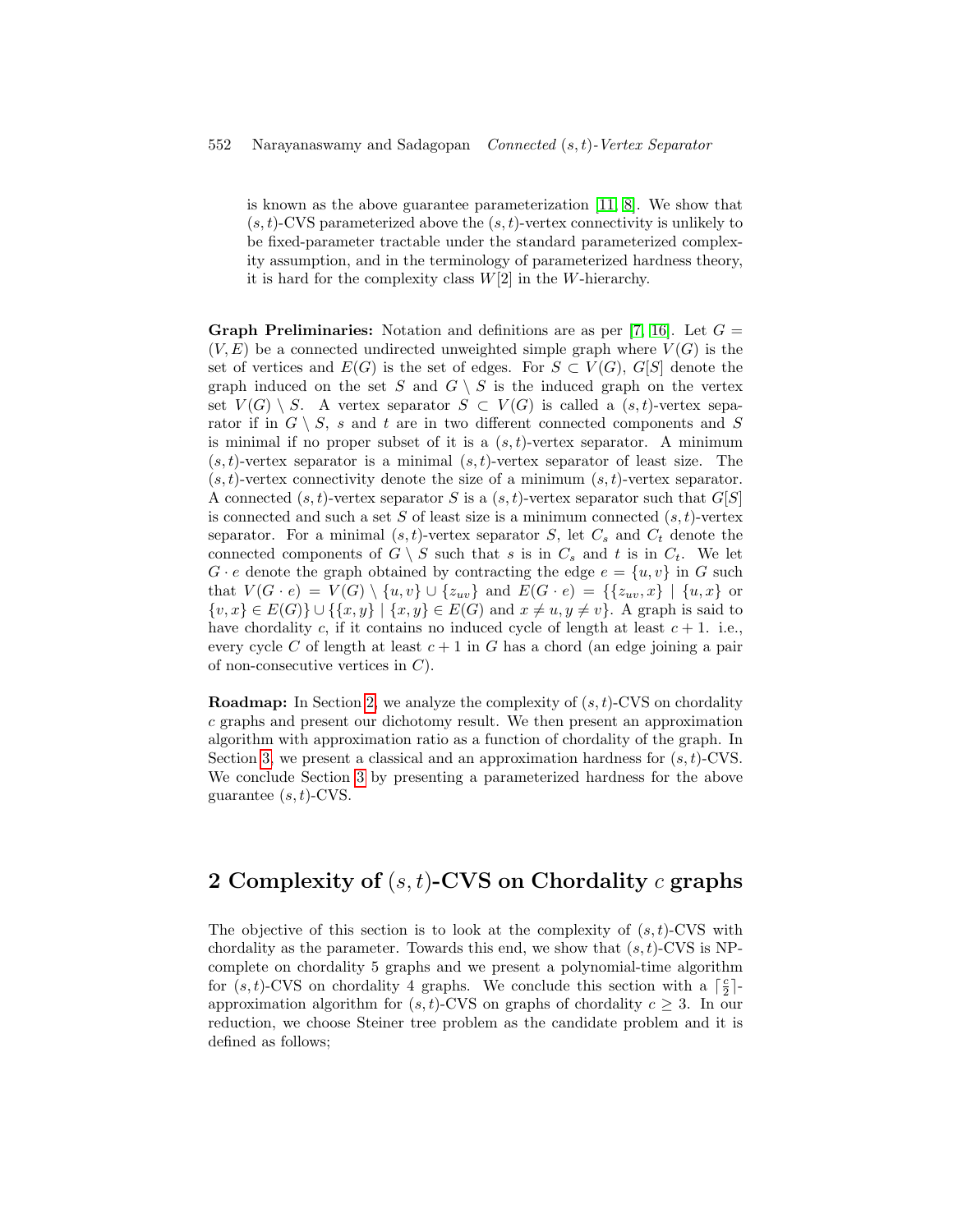Steiner tree problem:

**Instance:** A graph G, a terminal set  $R \subseteq V(G)$ , and an integer r Question: Is there a subtree in  $G$  that contains all of  $R$  with at most  $r$ edges.

**Theorem 1**  $(s, t)$ -CVS is NP-complete on chordality 5 graphs.

**Proof:**  $(s, t)$ -CVS is in NP: Given an input instance  $(G, s, t, q)$  of  $(s, t)$ -CVS, the certificate on Yes instances is a set  $S \subseteq V(G)$  which is a connected  $(s, t)$ -vertex separator of cardinality at most q. Clearly, S can be verified in polynomial time by standard reachability algorithms [\[2\]](#page-15-7).

 $(s, t)$ -CVS is NP-hard: It is known from [\[17\]](#page-16-6) that Steiner tree problem on split graphs is NP-complete and this can be reduced in polynomial time to  $(s, t)$ -CVS in chordality 5 graphs using the following construction. Note that any split graph G can be seen as a graph with  $V(G) = V_1 \cup V_2$  such that  $G[V_1]$  is a clique and  $G[V_2]$  is an independent set. Also, split graphs are a subclass of chordal graphs and hence have chordality 3. We map an instance  $(G, R, r)$  of Steiner tree problem on split graphs to the corresponding instance  $(G', s, t, q = r + 1)$  of  $(s, t)$ -CVS as follows:  $V(G') = V(G) \cup \{s, t\}$  and  $E(G') = E(G) \cup \{\{s, v\} \mid v \in R\} \cup \{\{t, v\} \mid v \in R\}.$  An example is illustrated in Figure [1.](#page-4-0) We now show that instances created by this transformation have chordality 5. i.e., in  $G'$ , any cycle C of length at least 6 has a chord. Clearly, C must contain either s or t but not both. Let  $\{s, u_1, \ldots, u_p\}, p \geq 5$  denote the ordering of vertices in C.

<span id="page-4-0"></span>

Figure 1: Reduction: Steiner tree in Split Graphs to  $(s, t)$ -CVS in Chordality 5 graphs

**Case 1:**  $\{u_1, u_p\} \subseteq V_2$ . Since G is a split graph,  $\{u_2, u_{p-1}\} \subset V_1$ , and therefore,  ${u_2, u_{p-1}} \in E(G)$  which is a chord in C.

**Case 2:**  $u_1 \in V_2$  and  $u_p \in V_1$ . Clearly,  $u_2 \in V_1$  and  $\{u_2, u_p\} \in E(G)$ , a chord in C.

Therefore, we conclude that chordality of  $G'$  is at most 5. We now show that  $(G, R, r)$  has a Steiner tree with at most r edges if and only if  $(G', s, t, q = r + 1)$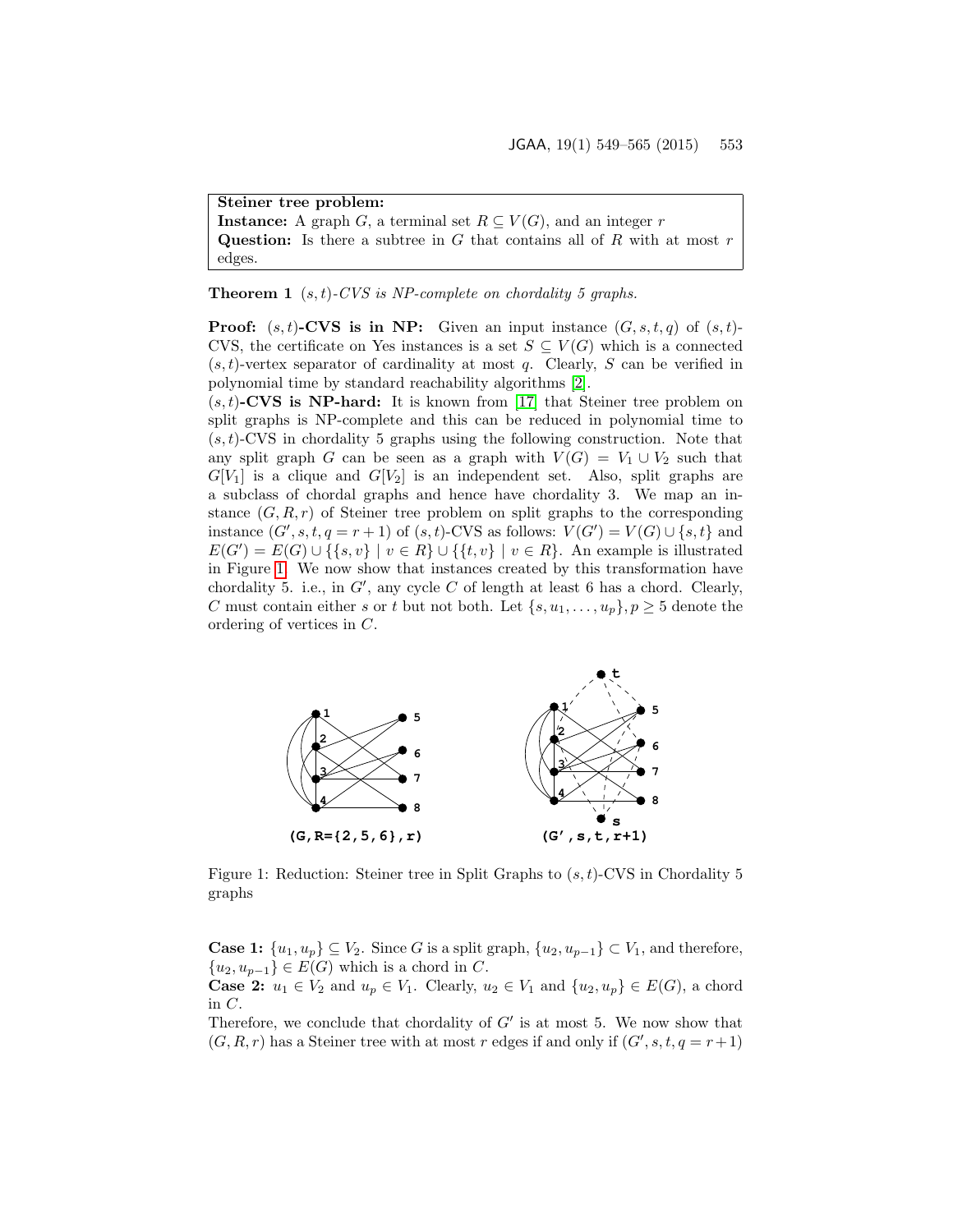#### 554 Narayanaswamy and Sadagopan Connected (s, t)-Vertex Separator

has a  $(s, t)$ -CVS of size at most  $r + 1$ . For only if claim, G has a Steiner tree T containing all vertices of  $R$  and at most  $r$  edges. By our construction of  $G'$ , to disconnect s and t, we must remove the set  $N_{G'}(s)$  which is R, as there is an edge from each element of  $N_{G'}(s)$  to t. Since G has a Steiner tree T with at most r edges, implies that T has at most  $r + 1$  vertices. Clearly, in  $G'$ , T guarantees a  $(s, t)$ -CVS of size at most  $r + 1$ . For if claim, G' has a  $(s, t)$ -CVS S with at most  $r+1$  vertices. Note that any spanning tree on at most  $r+1$  vertices has at most r edges. From our construction of G', it follows that  $N_{G'}(s) \subseteq S$  and the  $(s, t)$ -vertex connectivity is  $|N_{G'}(s)|$ . This implies that G has a Steiner tree with at most r edges containing  $R = N_{G'}(s)$  as the terminal set. Hence the claim.  $|V(G')| = |V(G)| + 2$  and  $|E(G')| \leq |E(G)| + 2|V(G)|$  and the construction of G' takes  $O(|E(G)|)$ . Hence, this is a polynomial-time reduction. As a consequence, it follows that  $(s, t)$ -CVS in chordality 5 graphs is NP-hard. Thus, we conclude  $(s, t)$ -CVS in chordality 5 graphs is NP-complete.

### 2.1  $(s, t)$ -CVS in Chordality 4 Graphs is Polynomial time

In this section, we present the other half of our dichotomy result which says that  $(s, t)$ -CVS in chordality 4 graphs is polynomial-time solvable. We now present a sequence of combinatorial results on the structure of minimal vertex separators in chordality 4 graphs, using which we show that  $(s, t)$ -CVS in chordality 4 graphs is polynomial-time solvable.

<span id="page-5-0"></span>**Theorem 2** Every minimal  $(s, t)$ -vertex separator S in a chordality 4 graph G satisfies one of the following properties:

- $(1)$  G[S] is connected.
- (2) Let  $\{X_1, \ldots, X_r\}, r \geq 2$  denote the set of connected components in  $G[S]$ and  $V(X_i)$  denotes the vertex set of the component  $X_i$ . In  $G \setminus S$ , there exists u in  $C_s$  and there exists v in  $C_t$  such that for all  $1 \leq i \leq r, N_G(u) \cap$  $V(X_i) \neq \emptyset$  and  $N_G(v) \cap V(X_i) \neq \emptyset$ , where  $C_s$  and  $C_t$  denote the connected components in  $G \setminus S$  containing s and t, respectively.

**Proof:** Our proof is by induction on  $n = |V(G)|$ . Base:  $|V(G)| = 3$ . The only non-complete chordality 4 graph on 3 vertices is a path on 3 vertices. Clearly, the lemma is true for the base case. Let us now assume all chordality 4 graphs on less than  $n, n \geq 4$  vertices satisfy our claim. Consider a chordality 4 graph G on  $n \geq 4$  vertices. Let S be a minimal  $(s, t)$ -vertex separator in G. If  $|S| = 1$ , then  $S$  is a cut vertex  $w$  and our claim is true. Since  $w$  is a cut-vertex,  $w$  has a neighbour u in  $C_1$  and v in  $C_2$ , where  $C_i, i \in \{1,2\}$  is a connected component in  $G \setminus \{w\}$ . For  $|S| \geq 2$ , we consider two cases to complete the induction. For clarity purpose, the case analysis is considered to complete the induction. **Case 1:**  $G[S]$  is not an independent set. Let  $e = \{x, y\}$  be an edge contained

in a connected component X of  $G[S]$ . Consider the graph  $G \cdot e$  obtained from G by contracting e. Clearly,  $|V(G \cdot e)| = n - 1$ . Let  $S' = (S \setminus \{x, y\}) \cup \{z_{xy}\}.$ Edges incident on x or y are now incident on  $z_{xy}$ . Observe that S' is a minimal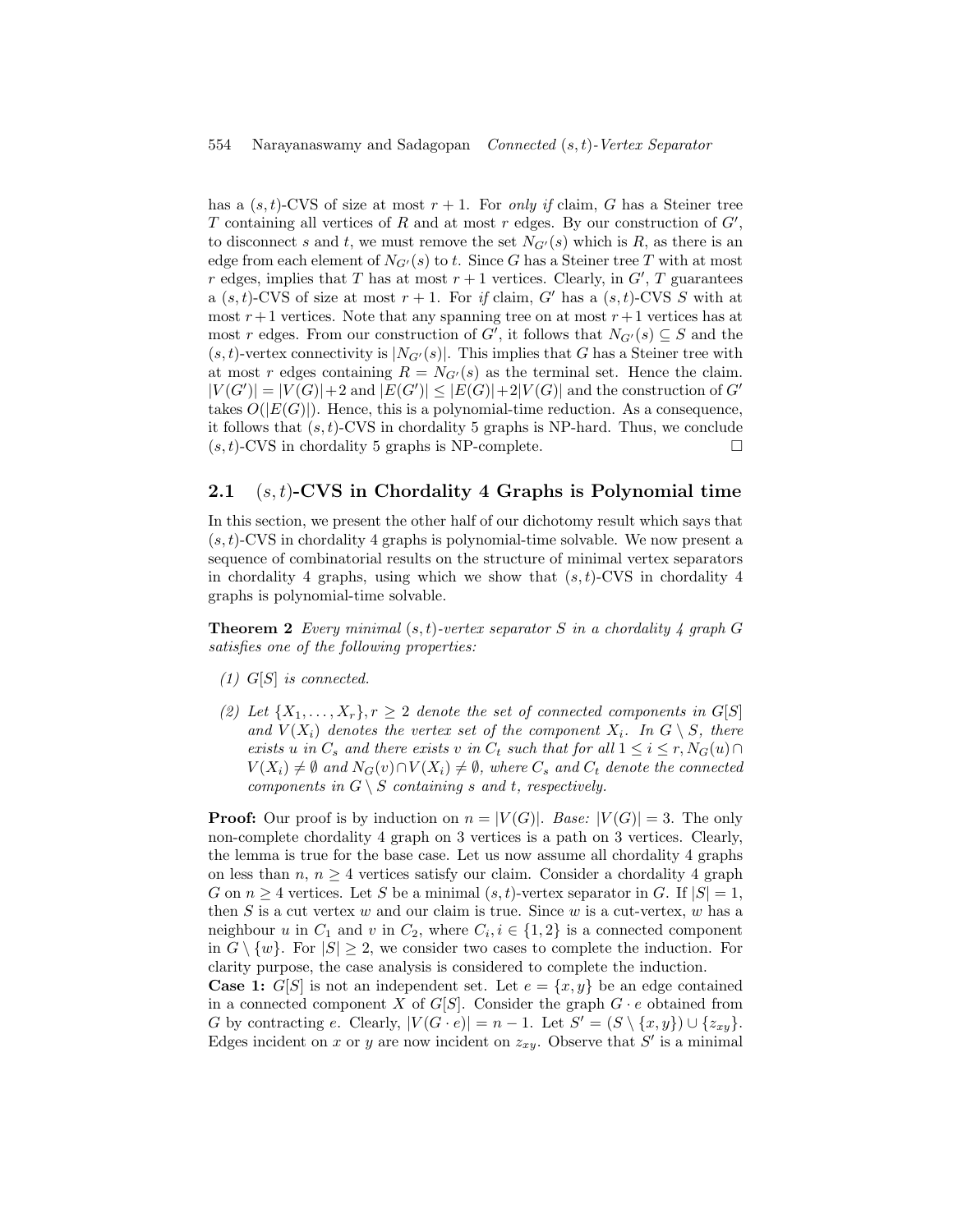$(s, t)$ -vertex separator in  $G \cdot e$ . If  $G[S']$  is connected in  $G \cdot e$  then it implies that  $G[S]$  is connected in G as well. Otherwise, by the induction hypothesis, in  $G \cdot e$ , there exists u and v with the desired property. In particular,  $V(X') \cap N_{G \cdot e}(u)$ and  $V(X') \cap N_{G \cdot e}(v)$  are non empty where  $X' = (X \setminus \{x, y\}) \cup \{z_{xy}\}\$  and X is the connected component in S containing x and y. Since  $X'$  is obtained from X and  $\{x, y\} \in E(G)$ , it follows that u and v are adjacent to X in G. Thus, both  $u$  and  $v$  have the desired property in  $G$  too. A snapshot is illustrated in Figure [2.](#page-6-0)



<span id="page-6-0"></span>Figure 2: A snapshot illustrating Case 1 of Theorem [2](#page-5-0)

<span id="page-6-1"></span>**Case 2:** G[S] is an independent set. Now consider  $x, y \in S$ . Consider the graph  $G \cdot xy$  obtained by contracting the non-adjacent pair  $\{x, y\}$ . Let  $S' = (S \setminus$  ${x, y}$  ∪ ${z_{xy}}$  and edges incident on x or y are now incident on  $z_{xy}$ . Observe that S' is a minimal  $(s, t)$ -vertex separator in  $G \cdot xy$ . Clearly,  $|V(G \cdot xy)| = |V(G)| - 1$ and hence, by the induction hypothesis, in  $G \cdot xy$ , there exists u in  $C'_{s}$  and v in  $C'_{t}$ satisfying our claim where  $C_s'$  and  $C_t'$  are connected components in  $(G \cdot xy) \setminus S'$ containing s and t, respectively. Let  $S = \{x, y, u_1, \ldots, u_p\}, p \ge 0$ . We now prove in G the existence of vertex u in  $C_s$  satisfying our claim. If  $\{u, x\}, \{u, y\} \in E(G)$ , then clearly  $u \in C_s$  is the desired vertex in G. Otherwise, without loss of generality assume that  $x \notin N_G(u)$ . Thus,  $S \setminus \{x\} \subset N_G(u)$ . Let  $P_{x}^s$  denote a shortest path between x and u such that the internal vertices are in  $C_s$ . Consider the vertex w in  $P_{xu}^s$  such that  $\{x, w\} \in E(G)$ . Such a w exists as S is a minimal  $(s, t)$ -vertex separator in G. If for all  $z \in S$ ,  $\{w, z\} \in E(G)$ , then w is a desired vertex in  $C_s$ . Otherwise, there exists  $z \in S$  such that  $\{w, z\} \notin E(G)$ . Let  $P_{wu}^s$  denote the subpath of  $P_{xu}^s$  on the vertex set  $\{w = w_1, \ldots, w_q = u\}, q \ge 2$ . Let i,  $2 \leq i \leq q$  be the smallest integer such that,  $\{z, w_i\} \in E(G)$ . In this case,  $P_{xw_i}^s \{w_i, z\} P_{xz}^t$  form an induced cycle of length at least 5 in G where  $P_{xw_i}^s$ denote the subpath of  $P_{xu}^s$  on the vertex set  $\{x, w = w_1, \ldots, w_i\}, 2 \leq i \leq q$ . Note that  $\{x, z\} \notin E(G)$  as S is an independent set. However, this contradicts the fact that  $G$  is a graph of chordality 4. Therefore, there exists a vertex  $\hat{u} \in \{u, w\}$  in  $C_s$  with the desired property. i.e., either u or w is adjacent to each element (connected component) in S. The proof for the existence of vertex v in  $C_t$  is symmetric. A snapshot is illustrated in Figure [3.](#page-7-0)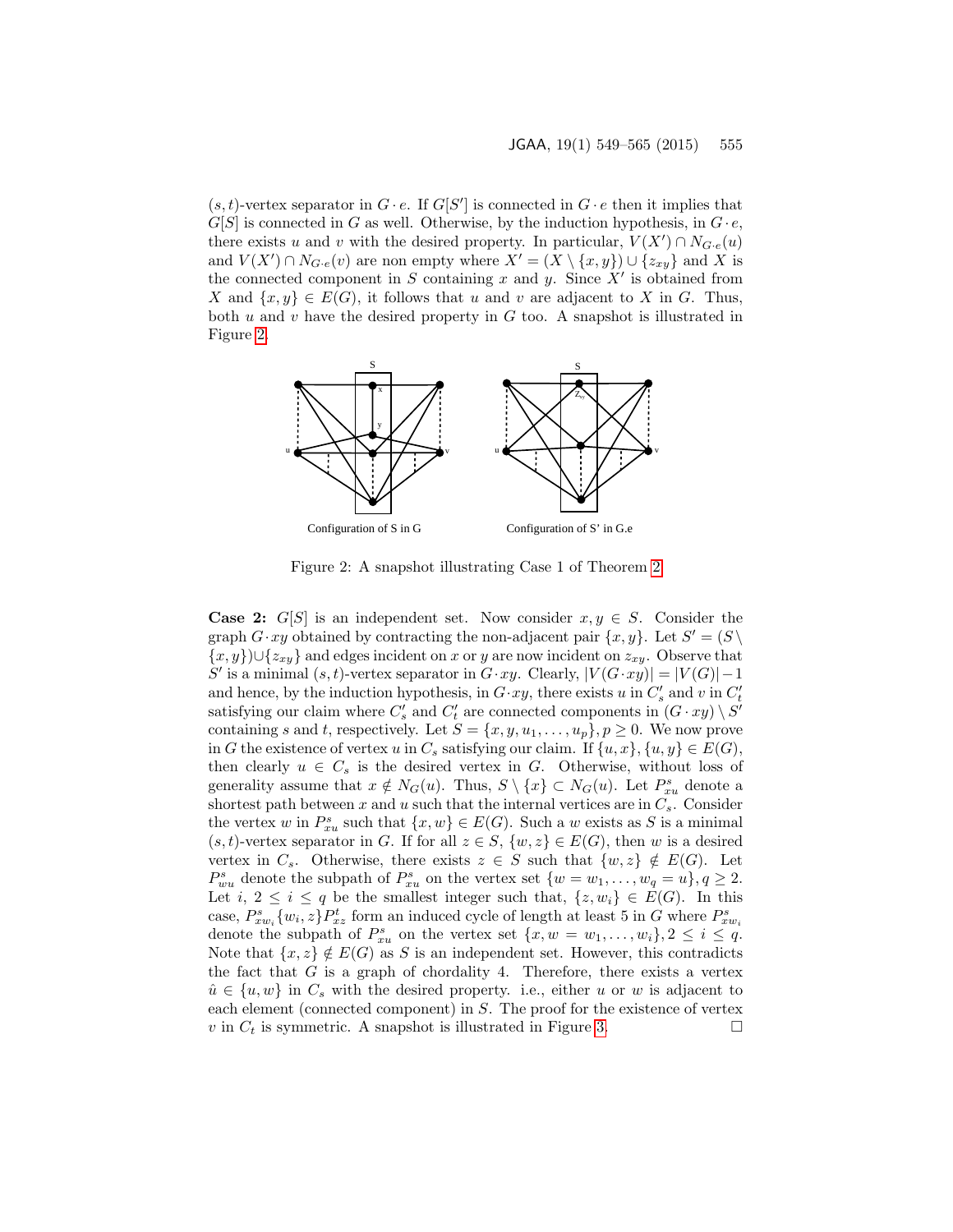

<span id="page-7-0"></span>Figure 3: A snapshot illustrating Case 2 of Theorem [2](#page-5-0)

#### **Lemma 1** Let G be a chordality 4 graph with the  $(s, t)$ -vertex connectivity k. The size of any minimum  $(s,t)$ -CVS in G is either k or  $k+1$ .

**Proof:** Note that any minimum  $(s, t)$ -CVS is of size at least k as the  $(s, t)$ vertex connectivity is  $k$ . If a minimum  $(s, t)$ -vertex separator itself is connected then we get a minimum  $(s, t)$ -CVS of size k. Otherwise, every minimum  $(s, t)$ vertex separator S is such that  $G[S]$  is a collection of connected components. In this case, we know from Theorem [2,](#page-5-0) there exists a vertex  $v$  in one of the components of  $G \setminus S$  such that v has a neighbour in each connected component of S. Therefore,  $S \cup \{v\}$  is a minimum  $(s, t)$ -CVS of size  $k + 1$ . Hence, the lemma is true.

**Remark:** For a chordality 4 graph G with the  $(s, t)$ -vertex connectivity k, asking for a minimum  $(s, t)$ -CVS of size k is equivalent to checking whether G contains a connected minimum  $(s, t)$ -vertex separator, i.e. a minimum  $(s, t)$ -vertex separator which itself is connected. The Lemma [2](#page-8-0) shows that this equivalence checking is indeed polynomial-time solvable.

We now present two more combinatorial observations using which we can find a minimum  $(s, t)$ -CVS in chordality 4 graphs in polynomial time. We make use of the notion of contractible edges. Given a connected graph G with the  $(s, t)$ -vertex connectivity k, an edge  $e \in E(G)$  is said to be *contractible* if the  $(s, t)$ -vertex connectivity in  $G \cdot e$  is at least k. Otherwise e is called noncontractible. For a connected graph G with the  $(s, t)$ -vertex connectivity  $k \geq 2$ , let  $F = \{ \{u, v\} \mid \{u, v\} \in E(G) \text{ and } \{u, v\} \text{ is contained in a minimum } (s, t)$ vertex separator }. i.e., the set  $F$  is the set of all non-contractible edges in  $G$ . We use F to denote the set of non-contractible edges in G. By  $G \cdot F$ , we mean the graph obtained from  $G$  by contracting all edges in  $F$ .

**Computing the set F:** The set  $F$  can be computed in polynomial time. Given a graph G with the  $(s, t)$ -vertex connectivity k, for each edge e in G, compute  $G \cdot e$  and check whether the  $(s, t)$ -vertex connectivity is  $k - 1$ . If so, then  $e \in F$ .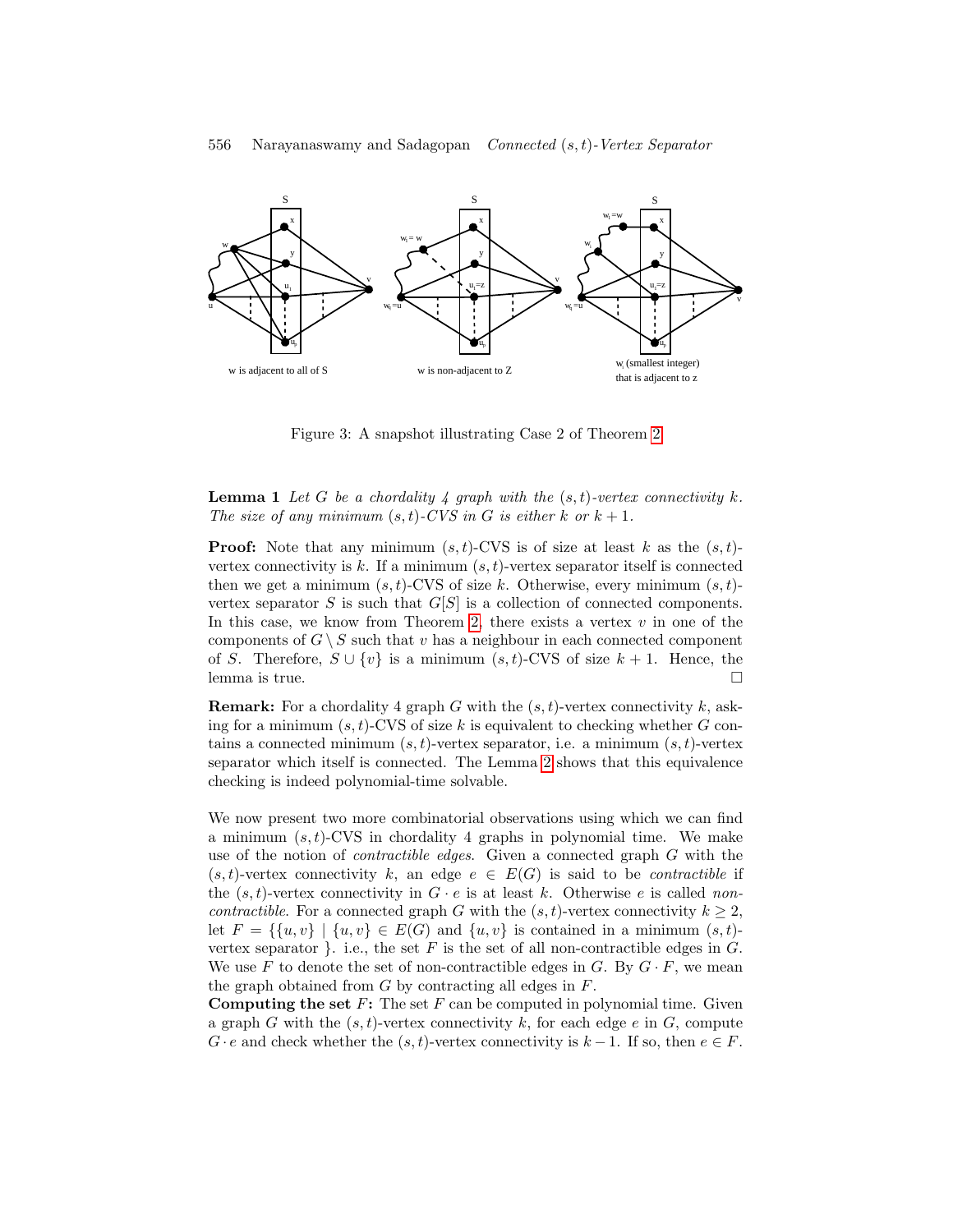<span id="page-8-0"></span>Checking the vertex connectivity of a graph can be done in polynomial time using standard Max-flow Min-cut algorithm [\[2\]](#page-15-7).

**Lemma 2**  $G \cdot F$  contains a cut-vertex if and only if there exists a minimum  $(s, t)$ -vertex separator S such that  $G[S]$  is connected.

**Proof:** If: Suppose,  $G \cdot F$  does not contain a cut-vertex. This implies that after contracting edges in  $F$ , in  $G \cdot F$ , every minimum vertex separator S induces at least two connected components. Moreover, this is true even in  $G$  as well, contradicting the fact that there exists a connected minimum  $(s, t)$ -vertex separator in G. Only if: Suppose every minimum  $(s, t)$ -vertex separator S is such that  $G[S]$  has at least two connected components. Since any edge contraction can not disconnect a graph which is already connected, any sequence of edge contractions of edges in F results in a graph with the vertex connectivity at least two, contradicting the fact that  $G \cdot F$  contains a cut-vertex. Hence, the claim follows.  $\Box$ 

<span id="page-8-1"></span>**Corollary 1** For a connected graph  $G$ , deciding whether  $G$  contains a connected minimum  $(s, t)$ -vertex separator is polynomial-time solvable.

**Proof:** From Lemma [2,](#page-8-0) it is clear that checking for a connected minimum  $(s, t)$ -vertex separator in G is equivalent to checking whether  $G \cdot F$  contains a cut-vertex or not. This testing can be done using Depth First Search tree computed on  $G \cdot F$  and hence, the claim.

**Lemma 3** For a chordality 4 graph G with the  $(s, t)$ -vertex connectivity k, deciding whether  $(s, t)$ -CVS is of size k or  $k + 1$  is polynomial-time solvable.

Proof: The claim follows from Lemmas [1,](#page-6-1) [2](#page-8-0) and Corollary [1.](#page-8-1) The decision algorithm  $DECIDE-(s,t)$ - $CVS(G,k)$  performs the following two tasks, namely, contract all non-contractible edges in  $G$  and check the  $(s, t)$ -vertex connectivity in the resulting graph  $G'$ . If  $\kappa(G') \geq 2$ , then the algorithm returns 'NO' which means that every minimum  $(s, t)$ -CVS is of size  $k + 1$ . Otherwise, it returns 'YES' which means that there exists a minimum  $(s, t)$ -CVS of size k. Since the above tasks can be done using the standard depth first search algorithm, the decision algorithm runs in polynomial time.

#### 2.1.1 Finding a minimum  $(s, t)$ -CVS in Chordality 4 graphs

<span id="page-8-2"></span>Using  $DECIDE-(s,t)-CVS($ , we now show that finding a minimum  $(s, t)$ -CVS in chordality 4 graphs is also polynomial-time solvable. The approach is to contract all non-contractible edges (edges in the set  $F$ ) and check whether the resulting graph contains a cut-vertex or not. If there is no cut-vertex, then any minimum  $(s, t)$ -vertex separator in G together with the vertex v in one of the components in  $G \setminus S$  (due to Theorem [2\)](#page-5-0) yields a  $(s, t)$ -CVS of size  $k + 1$ in G. Otherwise, the given chordality 4 graph contains a  $(s, t)$ -CVS of size k. In such a case, we outline a procedure using which we can find a  $(s, t)$ -CVS S of size k. Our procedure (Algorithm [1\)](#page-9-0) makes polynomial number of calls to  $DECIDE-(s,t)-CVS()$  to output the desired set.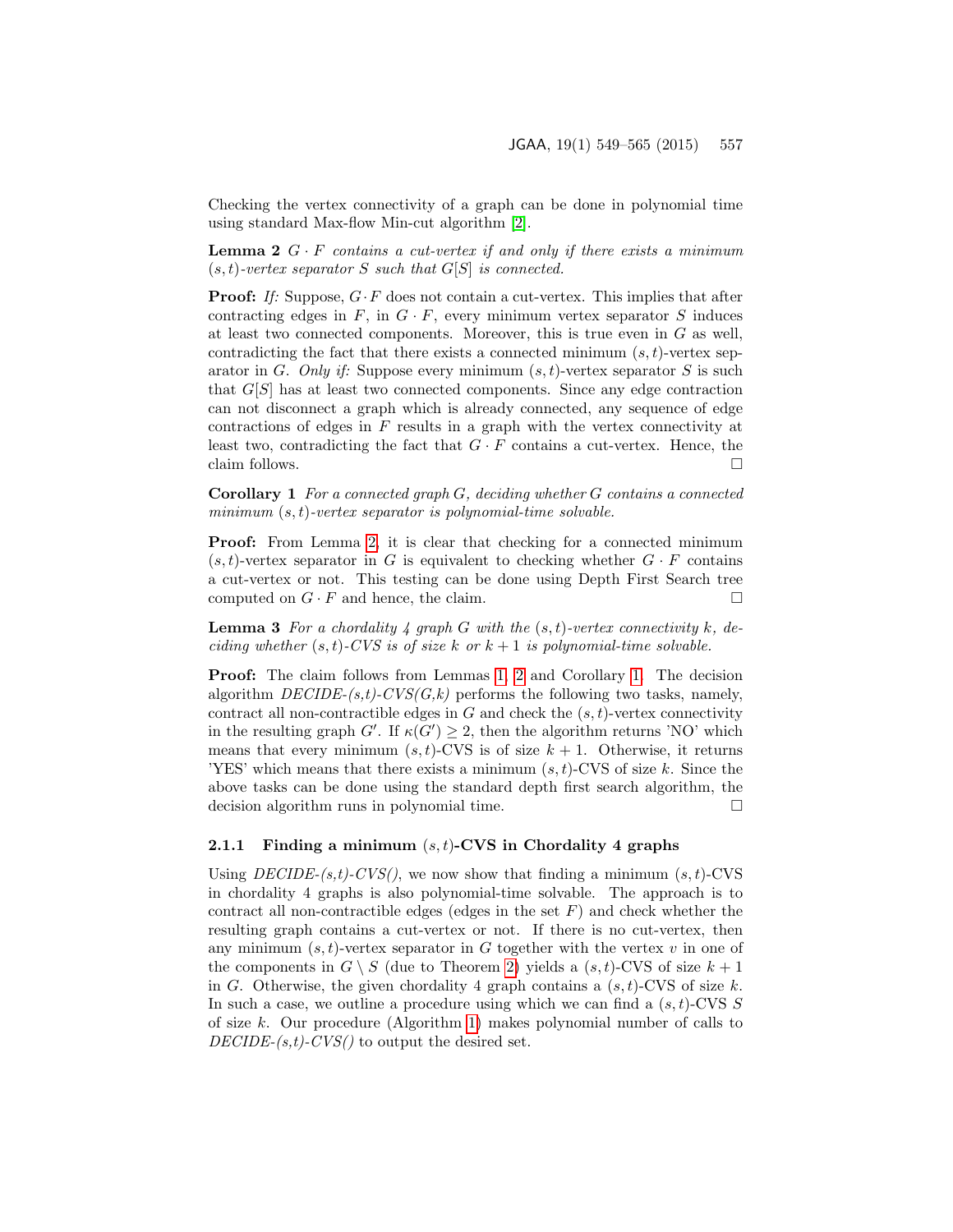**Lemma 4** Let G be a chordality 4 graph with the  $(s, t)$ -vertex connectivity  $k \geq$ 2. G has a  $(s, t)$ -CVS of size k if and only if there exists a non-contractible edge e in G such that  $G \cdot e$  has a  $(s, t)$ -CVS of size  $k - 1$ .

**Proof:** If: Let S be a  $(s, t)$ -CVS of size k in G. Since  $G[S]$  is connected, there exists  $u, v \in S$  such that  $\{u, v\} \in E(G)$ . Since the cardinality of S is same as the  $(s, t)$ -vertex connectivity, the edge  $e = \{u, v\}$  is non-contractible. Moreover, contracting e leaves a graph  $G \cdot e$  in which  $S' = (S \setminus \{u, v\}) \cup \{z_{uv}\}\)$  is a vertex separator, where  $z_{uv}$  is a new vertex created due to the contraction of  $\{u, v\}$ . Since  $G[S]$  is connected and any edge contraction does not disconnect a subgraph which is already connected,  $G[S']$  is a  $(s, t)$ -CVS of size  $k - 1$ . Therefore, the necessity follows. Only if: Let S be a  $(s, t)$ -CVS of size  $k - 1$  in  $G \cdot e$ . Clearly,  $z_{uv} \in S$ , the vertex corresponding to the contraction of the edge  $\{u, v\}$ . In G,  $S' = (S \setminus \{z_{uv}\}) \cup \{u, v\}$  is a  $(s, t)$ -CVS of size k. Therefore, the sufficiency follows.  $\square$ 

The above combinatorial observation together with  $DECIDE-(s,t)-CVS($ , we obtain a polynomial-time algorithm to find a minimum  $(s, t)$ -CVS of size k and is presented in Algorithm [1.](#page-9-0)

**Lemma 5** Let G be a chordality 4 graph having a  $(s, t)$ -CVS of size k. Algo-rithm [2](#page-10-0) outputs a k-sized  $(s, t)$ -CVS in polynomial time.

**Proof:** The proof of this lemma follows from the fact that Algorithm [2](#page-10-0) is an implementation of Lemma [4.](#page-8-2) The main purpose of Lemma [4](#page-8-2) is to ensure that there is no backtracking on an edge  $e$  whose contraction reduces the  $(s, t)$ -vertex connectivity by 1.  $\Box$ 

**Algorithm 1** A Polynomial-time Algorithm to find a minimum  $(s, t)$ -CVS in Chordality 4 graphs

- <span id="page-9-0"></span>1: **Input:** Chordality 4 graph G with the  $(s, t)$ -vertex connectivity k
- 2: If  $k = 1$  then simply output any cut-vertex in G
- 3: if  $DECIDE-(s,t)-CVS(G,k)$  returns 'NO' then
- 4: Find a minimum  $(s, t)$ -vertex separator S in G using classical vertex connectivity algorithm
- 5: Output the set  $S \cup \{v\}$  where v is in one of the components of  $G \setminus S$  such that  $S \subseteq N_G(v)$ , is a minimum  $(s, t)$ -CVS

```
6: else
```

```
7: /*--- there exists a k-size (s, t)-CVS. To obtain one such
    separator, perform the following; ---*/
8: Find-(s,t)-CVS(G,k)
```
9: end if

**Theorem 3** Algorithm [1](#page-9-0) outputs a minimum  $(s, t)$ -CVS in polynomial time.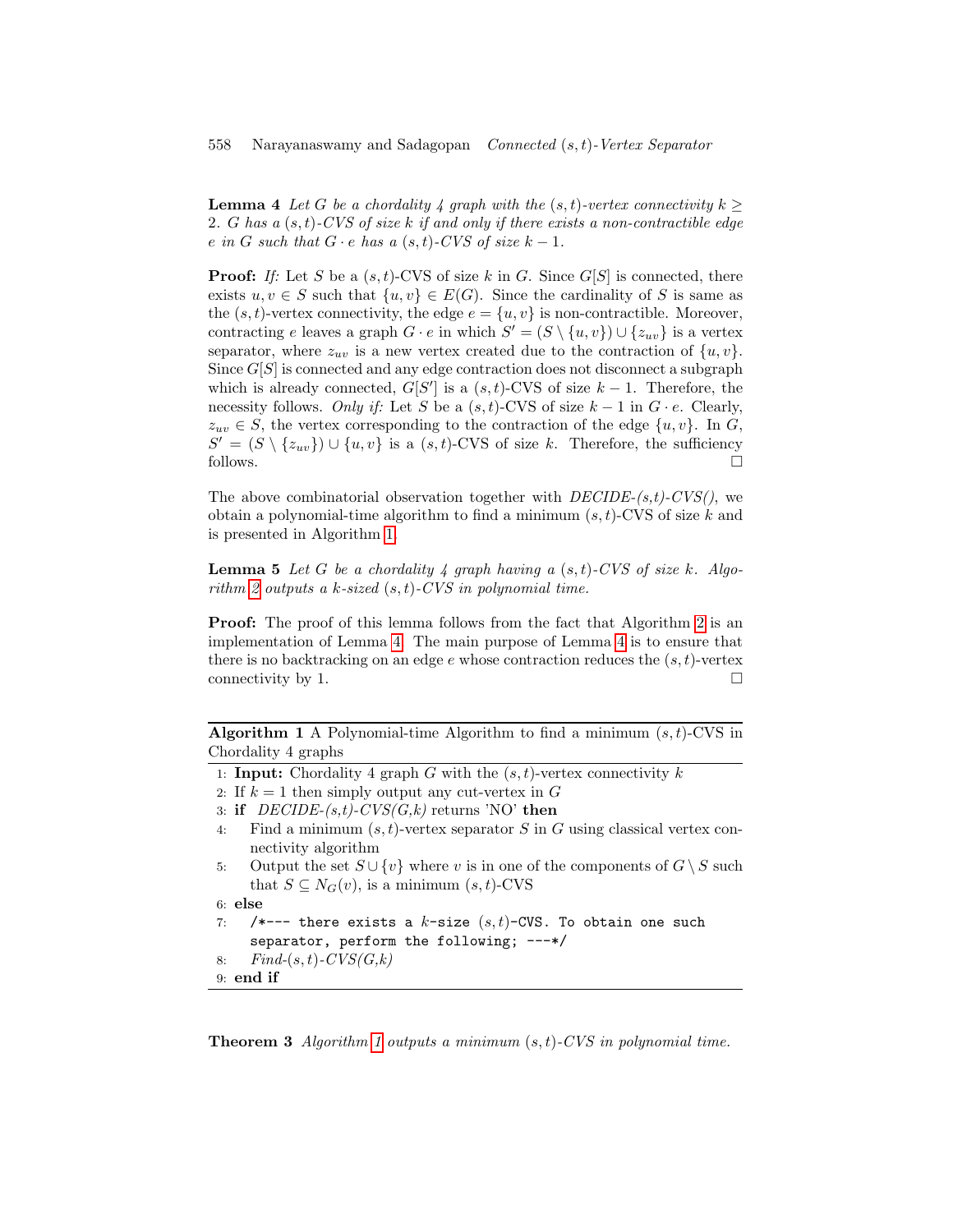| <b>Algorithm 2</b> Finding k-size $(s,t)$ -CVS in Chordality 4 graphs $Find-(s,t)$ - |  |  |  |  |  |
|--------------------------------------------------------------------------------------|--|--|--|--|--|
| CVS(G,k)                                                                             |  |  |  |  |  |

<span id="page-10-0"></span>1: /\* Return value is 'fail' or a connected vertex separator \*/ 2: If  $(DECIDE-(s,t)-CVS(G,k))$  returns 'NO') return 'fail' 3: for each non-contractible edge  $e$  in  $G$  do 4:  $x = Find-(s, t)$ - $CVS(G \cdot e, k-1)$ 5: if  $(x == 'fail')$  continue 6: /\* continue goes to the beginning of the for-loop \*/ 7: return x 8: end for

**Proof:** From Lemma [1,](#page-6-1) we know that a minimum  $(s, t)$ -CVS is of size k or  $k+1$ . To decide between k and  $k+1$ , it is sufficient to check for a cut-vertex in  $G \cdot F$  as per Lemma [2.](#page-8-0) This step can be implemented in polynomial time, by identifying the edges which are elements of  $F$ . Every edge whose contraction reduces the connectivity by 1 is in  $F$ . Then  $G \cdot F$  is checked for the presence of a cut-vertex, and this can be done by a DFS. If the size of the minimum  $(s, t)$ -CVS is  $k + 1$ , then steps 4 and 5 of Algorithm [1](#page-9-0) outputs a  $(s, t)$ -CVS of size  $k+1$  in polynomial time, by finding a minimum  $(s, t)$ -vertex separator. If the minimum  $(s, t)$ -CVS is of size k, then Algorithm [2](#page-10-0) returns a minimum connected  $(s, t)$ -CVS. Overall, a minimum  $(s, t)$ -CVS can be obtained in polynomial time.

#### $2.2$ c  $\frac{c}{2}$ ])-Approximation for  $(s,t)$ -CVS on Graphs with Chordality c

<span id="page-10-1"></span>**Lemma 6** Let G be a graph of chordality  $c \geq 3$ . For each minimal vertex separator S, for each  $u, v \in S$  such that  $\{u, v\} \notin E(G)$ , there exists a path of length at most  $\lceil \frac{c}{2} \rceil$  whose internal vertices are in  $C_s$  or  $C_t$ , where  $C_s$  and  $C_t$ are components in  $G \setminus S$  containing s and t, respectively.

**Proof:** Suppose for some non-adjacent pair  $\{u, v\} \subseteq S$ , both  $P_{uv}^1$  and  $P_{uv}^2$  are of length more than  $\lceil \frac{l}{2} \rceil$ , where  $P_{uv}^1$  and  $P_{uv}^2$  are shortest paths from u to v whose internal vertices are in  $C_s$  and  $C_t$ , respectively. Now, there is an induced cycle C containing u and v such that  $|C| > \lceil \frac{l}{2} \rceil + \lceil \frac{l}{2} \rceil = l$ . However, this contradicts the fact that G is of chordality l.  $\Box$ 

Let  $OPT$  denote the size of any minimum  $(s, t)$ -CVS on chordality c graphs. Clearly,  $OPT \geq k$ , where k is the  $(s, t)$ -vertex connectivity. The description of approximation algorithm ALG is as follows:

**Theorem 4** Algorithm [3](#page-11-1) outputs  $(s, t)$ -CVS in polynomial time with approximation ratio  $\lceil \frac{c}{2} \rceil$ .

**Proof:** Observe that  $S'$  is a  $(s, t)$ -CVS in G. The upper bound on the size of  $S'$ output by  $ALG$  is:  $|S'| \leq k + (k-1)(\lceil \frac{c}{2} \rceil - 1)$ . Therefore, approximation ratio  $\beta$  is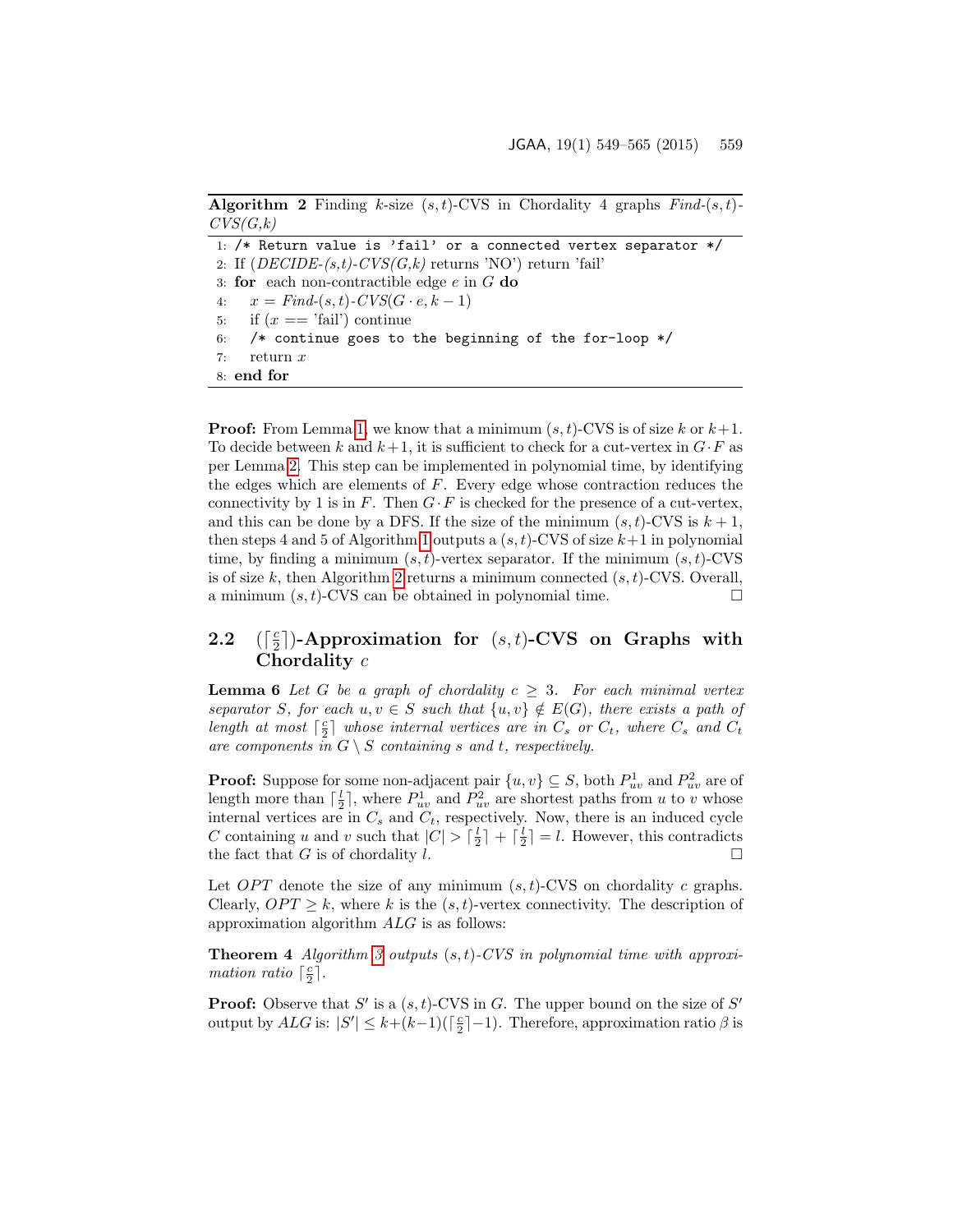<span id="page-11-1"></span>

| <b>Algorithm 3</b> Approximation Algorithm for $(s, t)$ -CVS on Chordality c Graphs                              |
|------------------------------------------------------------------------------------------------------------------|
| 1: Compute a minimum $(s, t)$ -vertex separator S in G. $S = \{v_1, \ldots, v_k\}$ be an                         |
| arbitrary ordering of vertices in $S$                                                                            |
| 2: for each non-adjacent pair $\{v_i, v_{i+1}\} \subseteq S, 1 \leq i \leq k-1$ , do                             |
| find a path $P_{v_i v_{i+1}}$ of length at most $\lceil \frac{c}{2} \rceil$ whose internal vertices are in<br>3: |
| $C_s$ or $C_t$ . Such a path exists as per Lemma 6                                                               |
| 4: $S' = \bigcup V(P_{v_i v_{i+1}}) \cup S$                                                                      |
| $1 \le i \le k-1$                                                                                                |
| $5:$ end for                                                                                                     |

$$
\beta \le \frac{k + (k-1)(\lceil \frac{c}{2} \rceil - 1)}{k} = 1 + (1 - \frac{1}{k})(\lceil \frac{c}{2} \rceil - 1) < 1 + (\lceil \frac{c}{2} \rceil - 1) = \lceil \frac{c}{2} \rceil
$$

Step 1 of the Algorithm [3](#page-11-1) incurs  $O(n^3)$  time to output a minimum  $(s, t)$ -vertex separator in  $G$ . To implement step 3, we can make use of the standard reachability algorithm like Breadth First Search (BFS) to output  $P_{v_i v_{i+1}}$  and this call is made for at most  $O(n^2)$  time. Therefore, the overall time-complexity of the Algorithm [3](#page-11-1) is  $(mn^2)$ , where  $O(m)$  is the time incurred for BFS subroutine.  $\Box$ 

# <span id="page-11-0"></span>3 Complexity of  $(s, t)$ -CVS: Hardness Results

The purpose of this section is two fold. Although in [\[14\]](#page-16-4) it is shown that  $(s, t)$ -CVS is FPT, no explicit reduction is shown to establish NP-hardness result. In this section, we first establish a classical hardness of  $(s, t)$ -CVS by presenting a polynomial-time reduction from the Group Steiner tree to  $(s, t)$ -CVS. Moreover, the same reduction establishes an hardness of approximation for  $(s, t)$ -CVS. We conclude this section by showing that  $(s, t)$ -CVS parameterizing above the  $(s, t)$ vertex connectivity is  $W[2]$ -hard.

## 3.1 Classical Hardness: A Reduction from Group Steiner tree to  $(s, t)$ -CVS

The decision version of  $(s, t)$ -CVS is given below

**Instance:** A graph G, a non-adjacent pair  $(s, t)$ , and  $q \in \mathbb{Z}^+$ Question: Is there a  $(s, t)$ -vertex separator  $S \subset V(G)$ ,  $|S| \leq q$  and  $G[S]$  is connected?

The Group Steiner tree problem can be stated as follows: given a connected undirected unweighted graph  $G$ , an integer  $r$ , and a collection of sets, which we call groups  $g_1, g_2, \ldots, g_l \subseteq V(G)$ , the objective is to find a subtree T of G with at most r edges that contains at least one vertex from each group  $g_i$ . We assume that the groups are disjoint. The Group Steiner tree problem is a generalization of the Steiner tree problem [\[5\]](#page-15-8) and therefore, it is NP-complete.

We transform an instance  $I = (G, g_1, g_2, \ldots, g_l \subseteq V(G), r)$  of the Group Steiner tree to the corresponding instance  $I' = (G', s, t, l+r+1)$  of  $(s, t)$ -CVS as follows: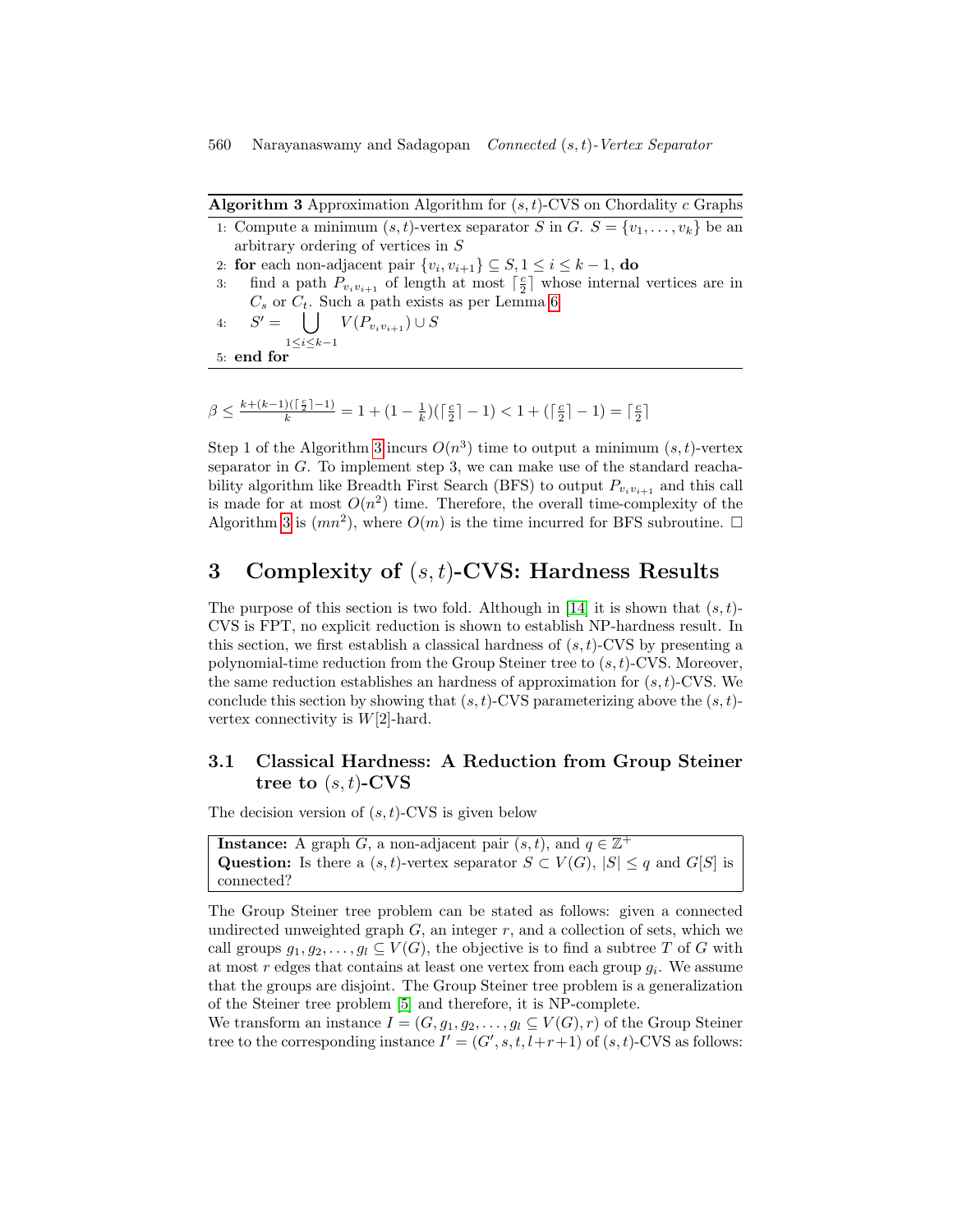$V(G') = V(G) \cup \{s, t\} \cup \{x_i \mid 1 \leq i \leq l\}$ .  $E(G') = E(G) \cup \{\{s, x_i\} \mid 1 \leq i \leq l\}$  $l\} \cup \{ \{t, x_i\} \mid 1 \leq i \leq l \} \cup \{ \{x_i, y\} \mid y \in g_i \text{ and } 1 \leq i \leq l \}.$  An example is illustrated in Figure [4.](#page-12-0)



<span id="page-12-0"></span>Figure 4: An instance of Group Steiner tree reduces to an instance of  $(s, t)$ -CVS

**Theorem 5**  $(s, t)$ -CVS is NP-complete. Further,  $(s, t)$ -CVS is unlikely to have  $\delta \log^{2-\epsilon} n$ -approximation algorithm, for any  $\epsilon > 0$  and for some  $\delta > 0$ , unless NP has quasi-polynomial Las Vegas algorithms.

Proof: To establish NP-hardness result, we prove the following claim. For I and  $I'$  as defined above, G has a Group Steiner tree with at most  $r$  edges if and only if G' has a  $(s, t)$ -CVS of size at most  $r + 1 + l$ . We first prove the necessity. Given that G has a Group Steiner tree T with at most  $r$  edges that contains at least one vertex from each group  $g_i$ . By the construction of  $G'$ , it is clear that the  $(s, t)$ -vertex connectivity is l. Therefore, any  $(s, t)$ -CVS in G' has at least l vertices. Clearly, these l new vertices together with at most  $r + 1$ vertices in T form a  $(s, t)$ -CVS of size at most  $r + 1 + l$  in  $G'$ . Conversely, by the construction of G', any  $(s, t)$ -CVS S of size at most  $r + 1 + l$  must contain all  $x_i$ 's. i.e.  $N_{G'}(s) \subset S$ . This is true because  $N_{G'}(s)$  is a  $(s,t)$ -vertex separator. Since S is connected and  $N_{G'}(s)$  is an independent set, it follows that by the construction  $S \setminus N_{G'}(s)$  is connected. Moreover, S must contain at least one element of  $N_{G'}(x_i)$  for each  $x_i$ . Since  $|S \setminus N_{G'}(s)| \leq r+1$ , any spanning tree on  $S \setminus N_{G'}(s)$  is a Group Steiner tree with at most r edges. As a consequence of the above claim, it follows that  $(s, t)$ -CVS is NP-hard and it is easy to verify that  $(s, t)$ -CVS is in NP as certificate testing can be done in polynomial time using standard graph traversals [\[2\]](#page-15-7). Therefore,  $(s, t)$ -CVS is NP-complete.  $\square$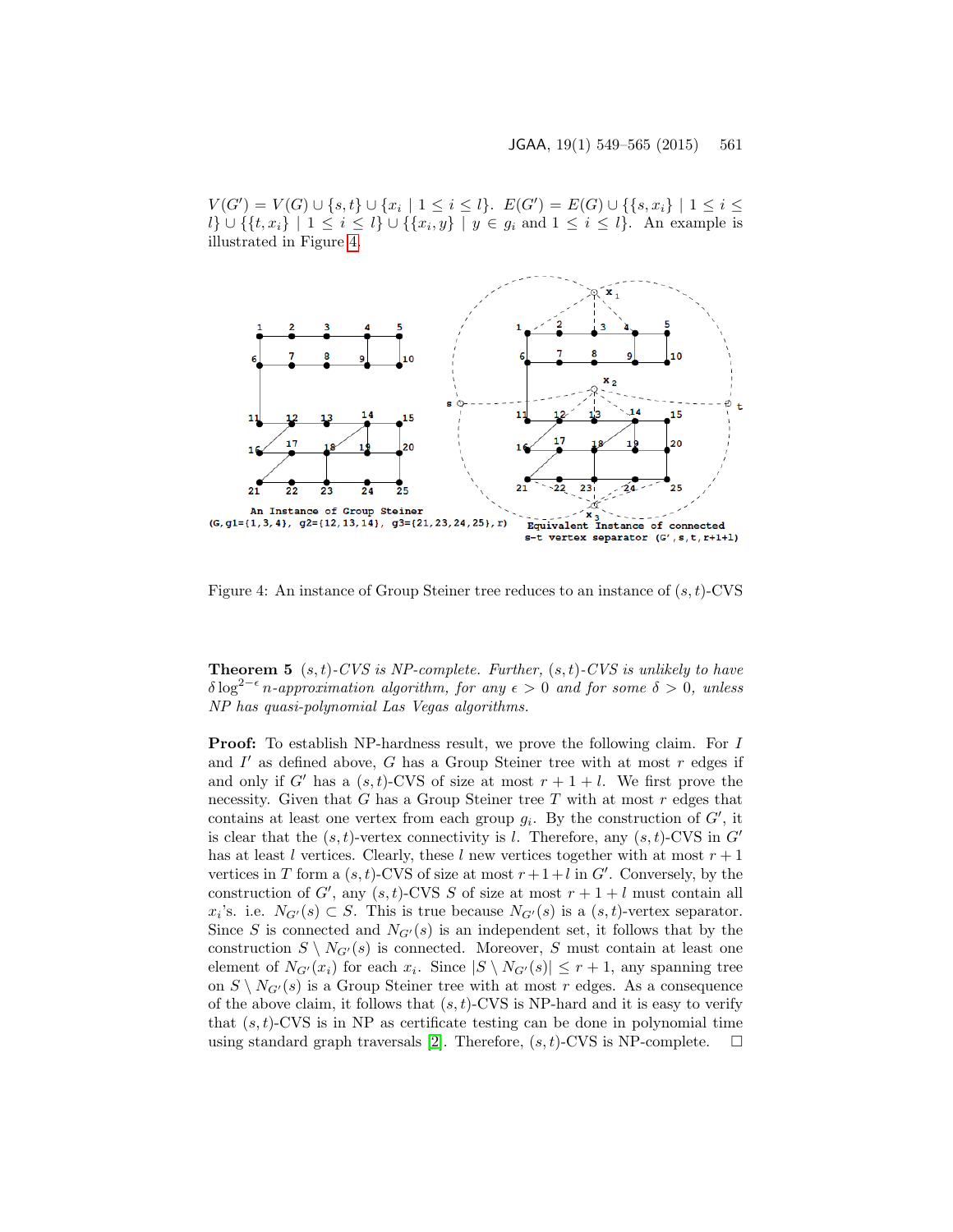We now show that our reduction establishes a stronger result:  $(s, t)$ -CVS is unlikely to have  $\delta \log^{2-\epsilon} n$ -approximation algorithm, for any  $\epsilon > 0$  and for some  $\delta > 0$ , unless NP has quasi-polynomial Las Vegas algorithms.

**Hardness of Approximation of**  $(s, t)$ -CVS: The Group Steiner tree problem with l groups is at least as hard as the Set Cover problem, thus can not be approximated to a factor  $o(\log l)$ , unless  $P = NP$  [\[4\]](#page-15-9). On the hardness of approximation due to [\[9\]](#page-15-3), the following result is known: there is no polynomial-time approximation algorithm for Group Steiner tree with approximation factor  $\delta \log^{2-\epsilon} n$  for some  $\delta > 0$  and for any  $\epsilon > 0$ , unless NP has quasi-polynomial Las Vegas algorithms. We now show that the above reduction is an approximation-ratio preserving reduction. Let  $OPT<sub>q</sub>$  and  $OPT<sub>c</sub>$  denote the size of any optimum solution of the Group Steiner tree problem and the  $(s, t)$ -CVS problem, respectively. Note that  $OPT_c = OPT_q + l$  and  $OPT_q \geq l$ . Suppose there is an  $(1 + \alpha)$ -approximation algorithm for  $(s, t)$ -CVS, where  $\alpha \leq \delta \log^{2-\epsilon} n$ , for some  $\delta, \epsilon > 0$ . Then the size of the output of the algorithm is  $(1+\alpha)OPT_c = (1+\alpha)(OPT_g + l) \leq (1+\alpha)(OPT_g + OPT_g) = 2(1+\alpha)OPT_g.$ This implies  $2(1+\alpha)$ -approximation algorithm for the Group Steiner tree problem, which is unlikely, unless NP has quasi-polynomial Las Vegas algorithms [\[9\]](#page-15-3).

## 3.2  $(s, t)$ -CVS Parameterized above the  $(s, t)$ -vertex connectivity is  $W[2]$ -hard

We consider the following parameterization which is the size of  $(s, t)$ -CVS minus the  $(s, t)$ -vertex connectivity. Since the size of every  $(s, t)$ -CVS is at least the  $(s, t)$ -vertex connectivity, it is natural to parameterize above the  $(s, t)$ -vertex connectivity and its parameterized version is defined below.

 $(s, t)$ -CVS parameterized above the  $(s, t)$ -vertex connectivity: Instance: A graph G, a non-adjacent pair  $(s, t)$  with the  $(s, t)$ -vertex connectivity k and  $r \in \mathbb{Z}^+$ Parameter: r Question: Is there a  $(s, t)$ -vertex separator  $S \subset V(G)$ ,  $|S| \leq k+r$  such that  $G[S]$  is connected?

We now show that there is no fixed-parameter tractable algorithm for  $(s, t)$ -CVS parameterized above the  $(s, t)$ -vertex connectivity. In order to characterize those problems that do not seem to admit a fixed-parameter tractable algorithms, Downey and Fellows defined a parameterized reduction and a hierarchy of intractable parameterized problem classes above FPT, the popular classes are  $W[1]$  and  $W[2]$ . We refer [\[15\]](#page-16-3) for details about parameterized reductions. We now present a parameterized reduction from parameterized Steiner tree problem to  $(s, t)$ -CVS parameterized above the  $(s, t)$ -vertex connectivity. This parameterized version of Steiner tree problem is shown to be  $W[2]$ -hard in [\[3\]](#page-15-10).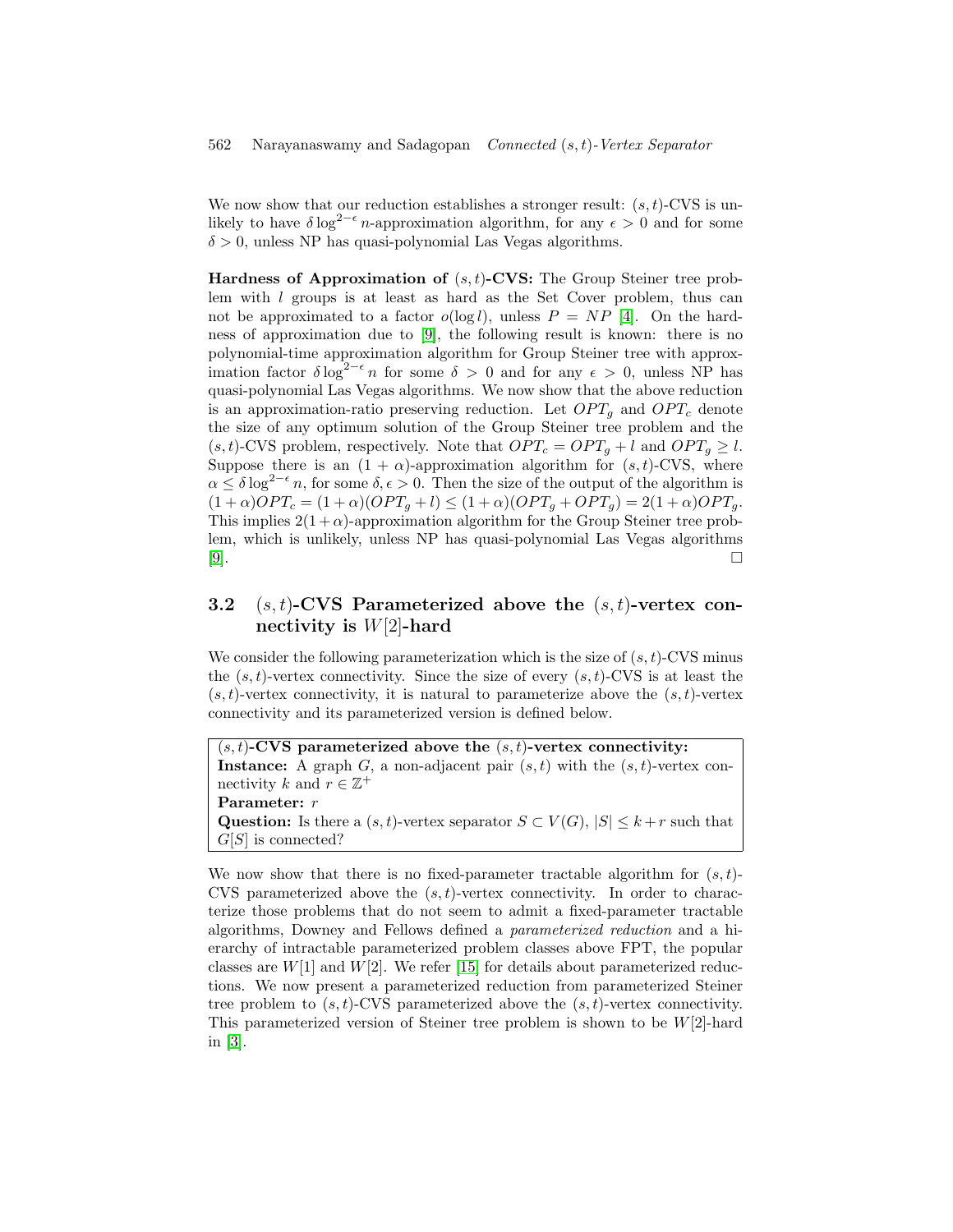Parameterized Steiner tree problem:

**Instance:** A graph G, a terminal set  $R \subseteq V(G)$ , and an integer r Parameter:  $r$ 

Question: Is there a set of vertices  $T \subseteq V(G) \setminus R$  such that  $|T| \leq r$  and  $G[R \cup T]$  is connected? T is called Steiner set (Steiner vertices).

**Theorem 6**  $(s,t)$ -CVS Parameterized above the  $(s,t)$ -vertex connectivity is  $W[2]$ -hard.

**Proof:** Given an instance  $(G, R, r)$  of Steiner tree problem, we construct the corresponding instance  $(G', s, t, k, r)$  of  $(s, t)$ -CVS with the  $(s, t)$ -vertex connectivity  $k = |R|$  as follows:  $V(G') = V(G) \cup \{s, t\}$  and  $E(G') = E(G) \cup \{\{s, v\} | v \in$  $R\} \cup \{ \{t, v\} \mid v \in R \}.$  We now show that  $(G, R, r)$  has a Steiner tree with at most r Steiner vertices if and only if  $(G', (s, t), k, r)$  has a  $(s, t)$ -CVS of size at most  $k+r$ . For only if claim, G has a Steiner tree T containing all vertices of R and at most r Steiner vertices. By our construction of  $G'$ , to disconnect s and t, we must remove the set  $N_{G'}(s)$  which is R, as there is an edge from each element of  $N_{G'}(s)$  to t. Since G has a Steiner tree with at most r Steiner vertices, implies that in  $G'$ , it guarantees a  $(s, t)$ -CVS of size at most  $k + r$ . For if claim,  $G'$  has a  $(s, t)$ -CVS S with at most  $k + r$  vertices. Since the  $(s, t)$ -vertex connectivity is k and S is a  $(s, t)$ -vertex separator, from our construction of  $G'$  it follows that  $N_{G'}(s) \subseteq S$  and  $k = |N_{G'}(s)|$ . This implies that G has a Steiner tree with  $R = N_{G'}(s)$  as the terminal set and  $S \setminus N_{G'}(s)$  as the Steiner vertices of size at most r. Hence the claim.  $|V(G')| = |V(G)| + 2$  and  $|E(G')| \leq |E(G)| + 2|V(G)|$ and the construction of  $G'$  takes  $O(|E(G)|)$ . Clearly, the reduction is a parameter preserving parameterized reduction. Therefore, we conclude that deciding whether a graph has a  $(s, t)$ -CVS is  $W[2]$ -hard with parameter r.

Concluding Remarks and Further Research: In this paper, we have investigated the complexity of minimum connected  $(s, t)$ -vertex separator  $((s, t)$ -CVS) on graphs of higher chordality as finding a minimum  $(s, t)$ -CVS in chordal graphs is polynomial-time solvable. We have presented a chordality dichotomy which says that  $(s, t)$ -CVS is NP-complete on chordality 5 graphs and polynomial-time solvable on chordality 4 graphs. Further, we have presented a  $\lceil \frac{c}{2} \rceil$ -approximation algorithm on graphs with chordality  $c \geq 3$ . We also reported a non-approximiability result and in the parameterized-setting, we have established that parameterizing above the  $(s, t)$ -vertex connectivity is  $W[2]$ -hard. An interesting problem for further research is to parameterize  $(s, t)$ -CVS by the  $(s, t)$ -vertex connectivity.

# Acknowledgements

The authors wish to thank all reviewers for their comments and suggestions.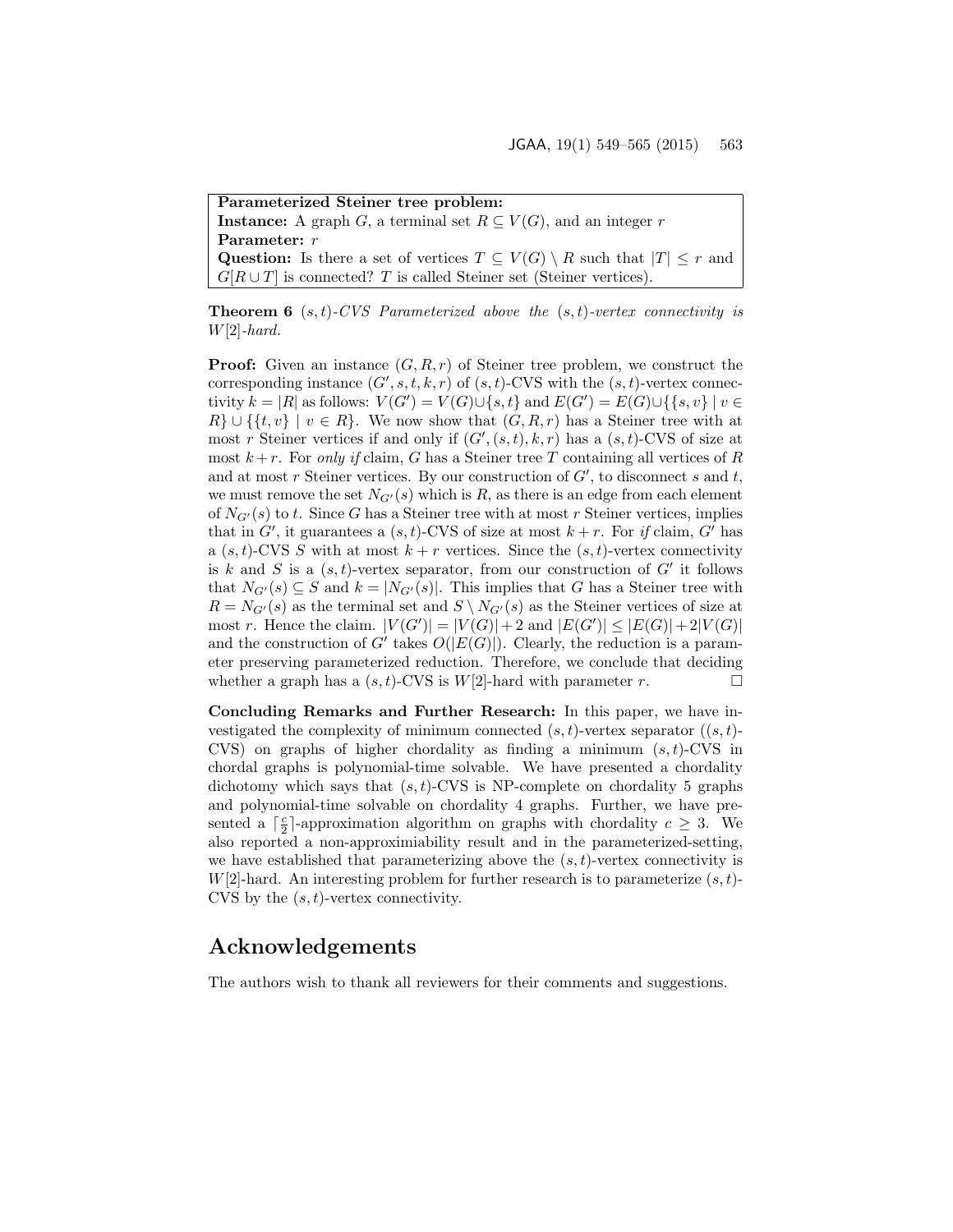# References

- <span id="page-15-0"></span>[1] A. Brandstädt, F. F. Dragan, V. B. Le, and T. Szymczak. On stable cutsets in graphs. Discrete Applied Mathematics,  $105(13):39 - 50$ , 2000. [doi:10.1016/S0166-218X\(00\)00197-9](http://dx.doi.org/10.1016/S0166-218X(00)00197-9).
- <span id="page-15-7"></span>[2] T. H. Cormen, C. E. Leiserson, R. L. Rivest, and C. Stein. Introduction to Algorithms. MIT Press, 2009.
- <span id="page-15-10"></span>[3] R. G. Downey and M. R. Fellows. Parameterized complexity. Springer, 1999.
- <span id="page-15-9"></span>[4] U. Feige. A threshold of ln n for approximating set cover. J. ACM, 45(4):634–652, July 1998. [doi:10.1145/285055.285059](http://dx.doi.org/10.1145/285055.285059).
- <span id="page-15-8"></span>[5] M. R. Garey and D. S. Johnson. Computers and Intractability: A Guide to the Theory of NP-Completeness. W. H. Freeman & Co., New York, NY, USA, 1979.
- <span id="page-15-4"></span>[6] N. Garg, G. Konjevod, and R. Ravi. A polylogarithmic approximation algorithm for the group steiner tree problem. Journal of Algorithms,  $37(1)$ :66  $-84, 2000.$  [doi:10.1006/jagm.2000.1096](http://dx.doi.org/10.1006/jagm.2000.1096).
- <span id="page-15-2"></span>[7] M. C. Golumbic. Algorithmic Graph Theory and Perfect Graphs, volume 57 of Annals of Discrete Mathematics. North-Holland Publishing Co., Amsterdam, The Netherlands, The Netherlands, 2nd edition edition, 2004.
- <span id="page-15-6"></span>[8] G. Gutin and A. Yeo. Constraint satisfaction problems parameterized above or below tight bounds: A survey. In H. L. Bodlaender, R. Downey, F. V. Fomin, and D. Marx, editors, The Multivariate Algorithmic Revolution and Beyond, volume 7370 of Lecture Notes in Computer Science, pages 257–286. Springer Berlin Heidelberg, 2012. [doi:10.1007/978-3-642-30891-8\\_14](http://dx.doi.org/10.1007/978-3-642-30891-8_14).
- <span id="page-15-3"></span>[9] E. Halperin and R. Krauthgamer. Polylogarithmic inapproximability. In Proceedings of the Thirty-fifth Annual ACM Symposium on Theory of Computing, STOC '03, pages 585–594, New York, NY, USA, 2003. ACM. [doi:10.1145/780542.780628](http://dx.doi.org/10.1145/780542.780628).
- <span id="page-15-1"></span>[10] D. Lokshantov, M. Vatshelle, and Y. Villanger. Independent set in P5 free graphs in polynomial time. In Proceedings of the Twenty-Fifth Annual ACM-SIAM Symposium on Discrete Algorithms, SODA '14, pages 570– 581. SIAM, 2014. URL: [http://dl.acm.org/citation.cfm?id=2634074.](http://dl.acm.org/citation.cfm?id=2634074.2634117) [2634117](http://dl.acm.org/citation.cfm?id=2634074.2634117).
- <span id="page-15-5"></span>[11] M. Mahajan and V. Raman. Parameterizing above guaranteed values: Maxsat and maxcut. Journal of Algorithms, 31(2):335 – 354, 1999. [doi:10.1006/jagm.1998.0996](http://dx.doi.org/10.1006/jagm.1998.0996).